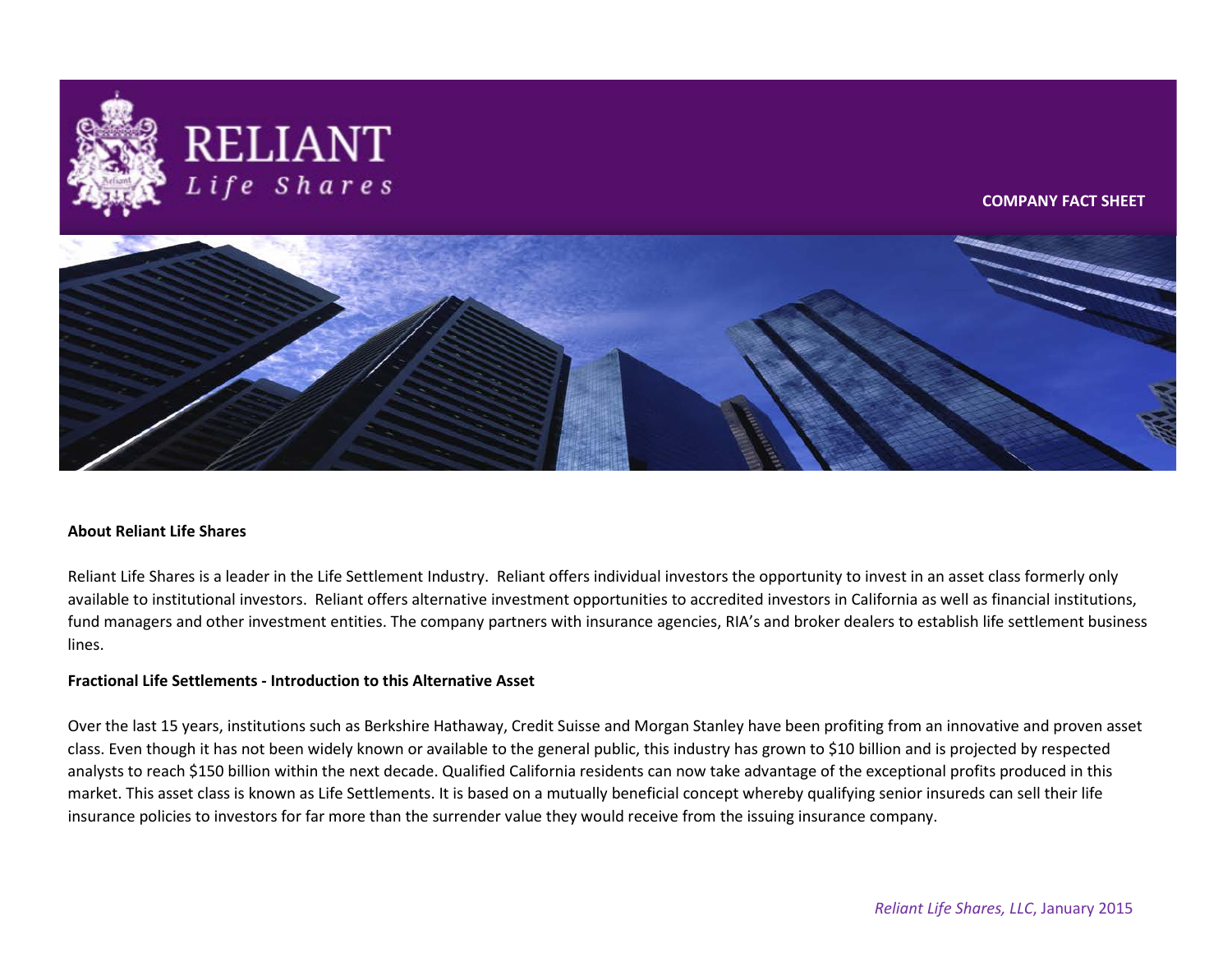





# **Life Settlements are Immune to Stock Market Risk**

- Illustrates performance of a fund investing in US Life Settlements
- Investments in Life Settlements maintained a steady growth and outperformed not only S&P 500, but the US Government 10 Year Bond
- Life Settlements were **IMMUNE** from 2007-2009 financial crises and earned DOUBLE DIGIT Returns

# **Other Benefits of Life Settlements are**:

- The investor knows up front how much they will make on their investment.
- Despite exhibiting low volatility, Life Settlements have a potential for 12%+ annual returns.
- Upon maturity, the investment payout comes from highly rated legal reserve U.S. Life Insurance companies, including AXA, Pacific Life, and New York Life.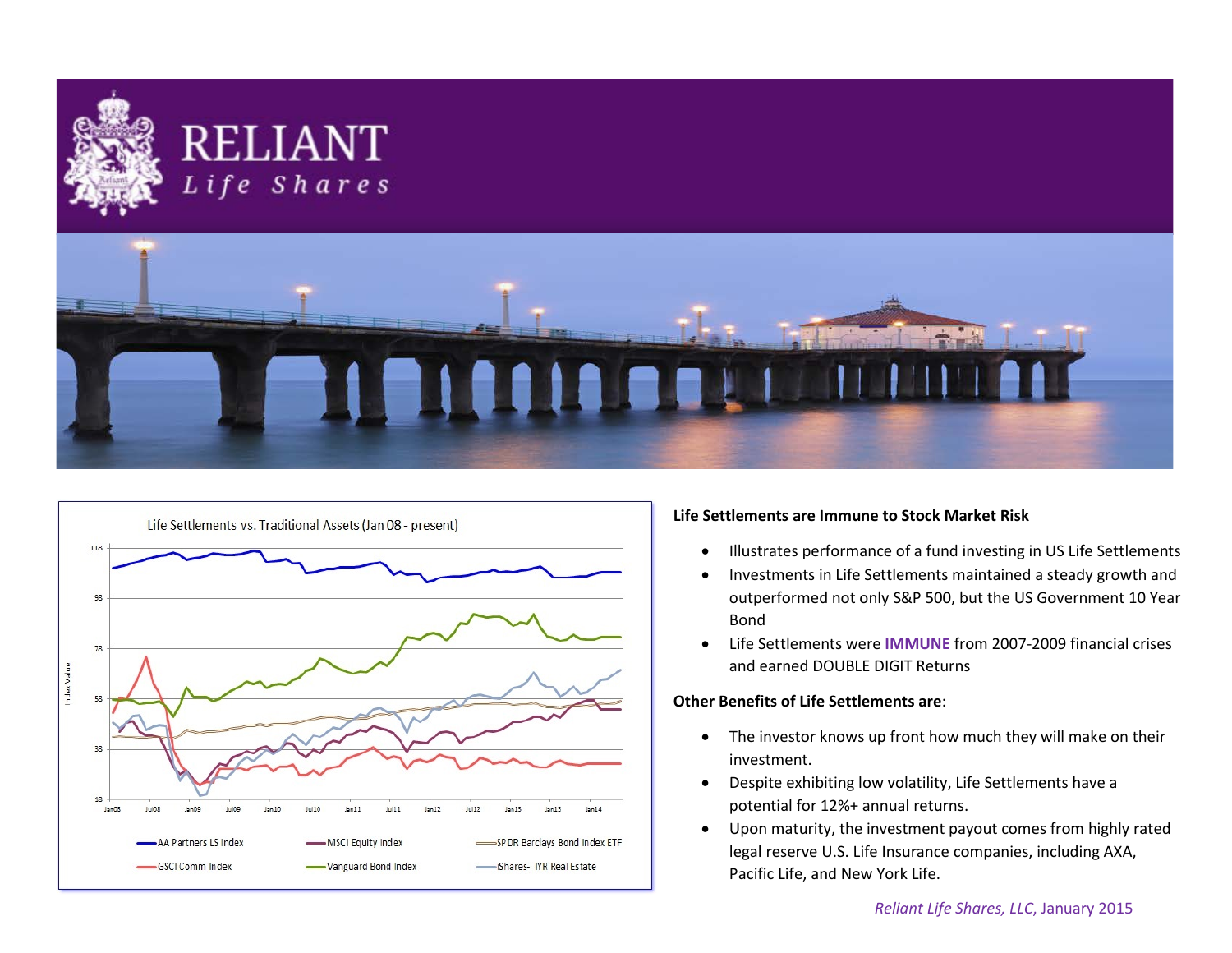

## **Industry Regulation**

Fractional Life Settlements are regulated in California through Senate Bill 1837. The sale of fractional interests in Life Settlements are considered a Security in California. Senate Bill 1837 provides an exemption for who can sell and who can purchase the offering. The sale can be made by any California licensed life insurance broker or a registered securities representative. Purchasers are required to be "Qualified Investors" as defined by California Corporations Code ANN 25102(q)(E). In summary this means the investors must have either a \$150K net worth AND annual income of \$100K or more OR \$250K net worth exclusive of home, furnishing and automobiles.

## **Agent Benefits**

- Learn how to protect your client's portfolio from stock market losses, while having the opportunity to earn 12% or more returns
- Ability to earn up to \$100K+ per month
- Lead Generation Programs
- No Securities License Needed
- GA Opportunities Available
- Company Support and Training